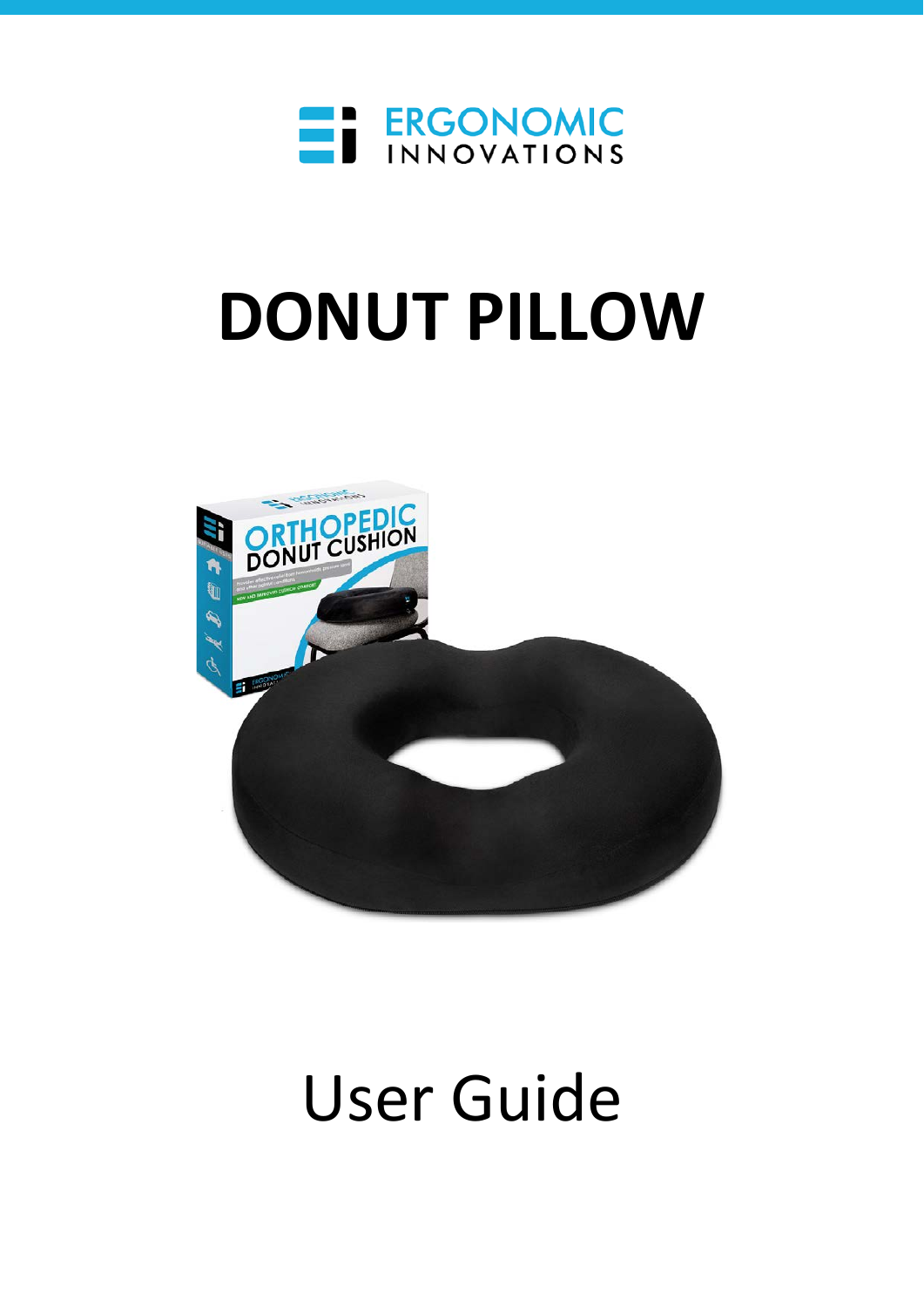### **After Sales Support**

Thank you for your purchase. If you encounter any issues with the package or product upon opening please let us know straightaway so that we can assist. Contact us by email or through the contact form on our website.

### care@ergonomicinnovations.com

<https://ergonomicinnovations.com/contact/>

# **REGISTER TODAY! FREE Extended 3 Year Warranty**

Visit >> [ergonomicinnovations.com/product-warranty/](https://ergonomicinnovations.com/product-warranty/)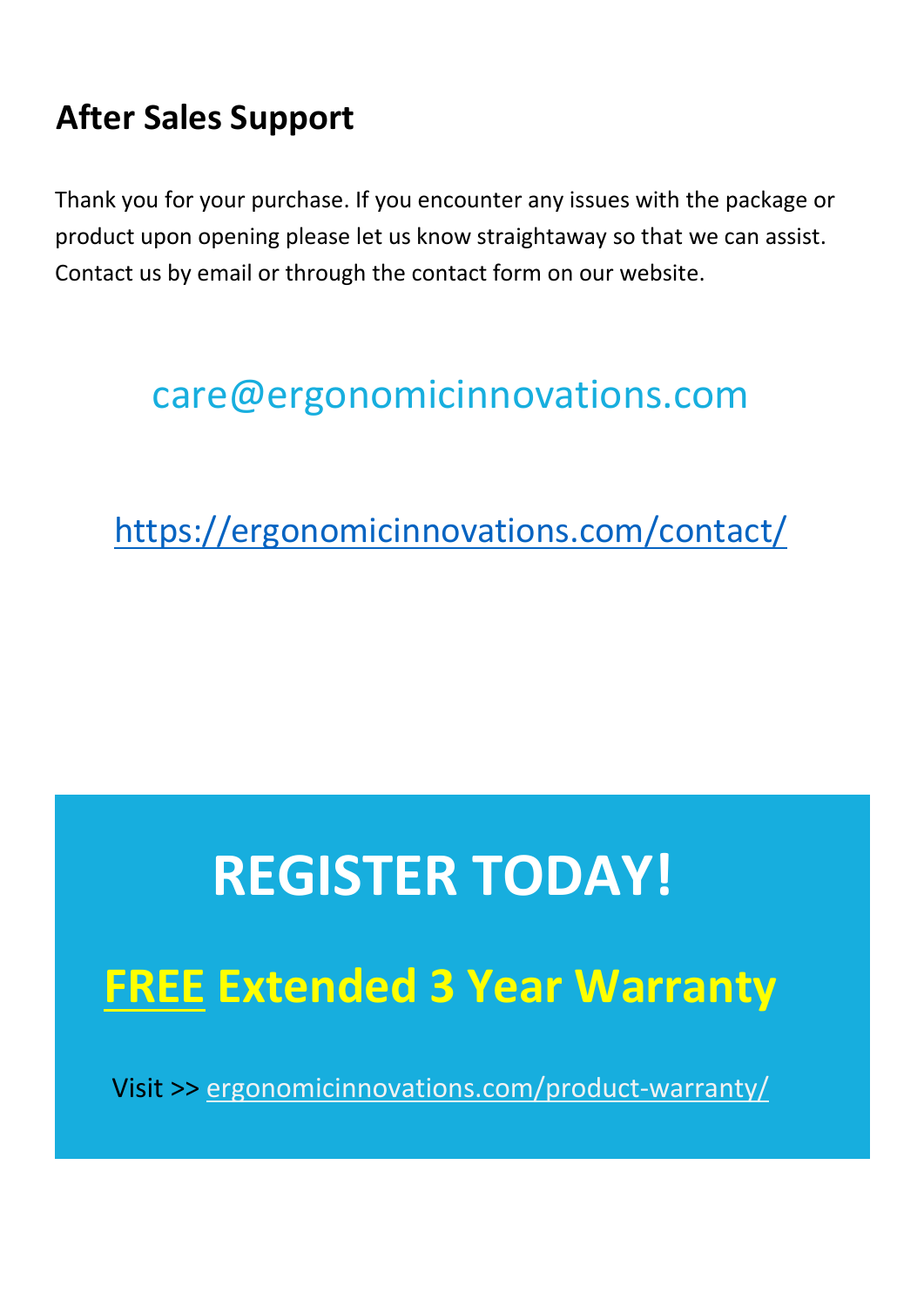#### How to Use

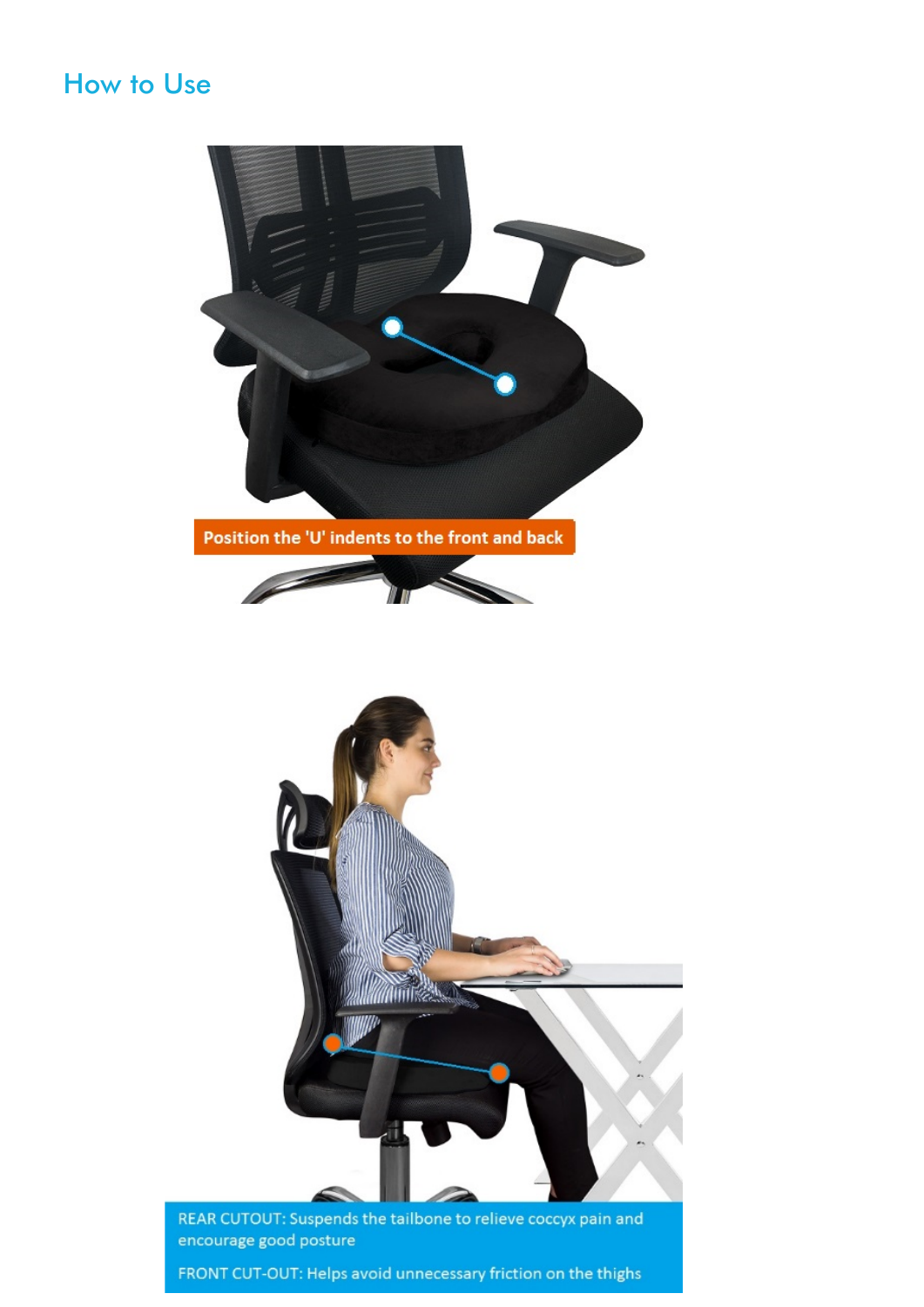#### Where to Use

The donut can be used on any flat, hard surface and is typically used in the following scenarios:



Don't be limited – use it wherever you need comfort and support when sitting.

#### Product Care



Your cushion comes with a convenient removable cover.

Simply unzip the cover from the foam for machine washing. The foam is not washable.

Tumble dry the cover on low heat for a short time or air to dry.

Please note the foam will turn a yellowish color when exposed to air and light. This is normal and does not affect the performance of the product in any way.